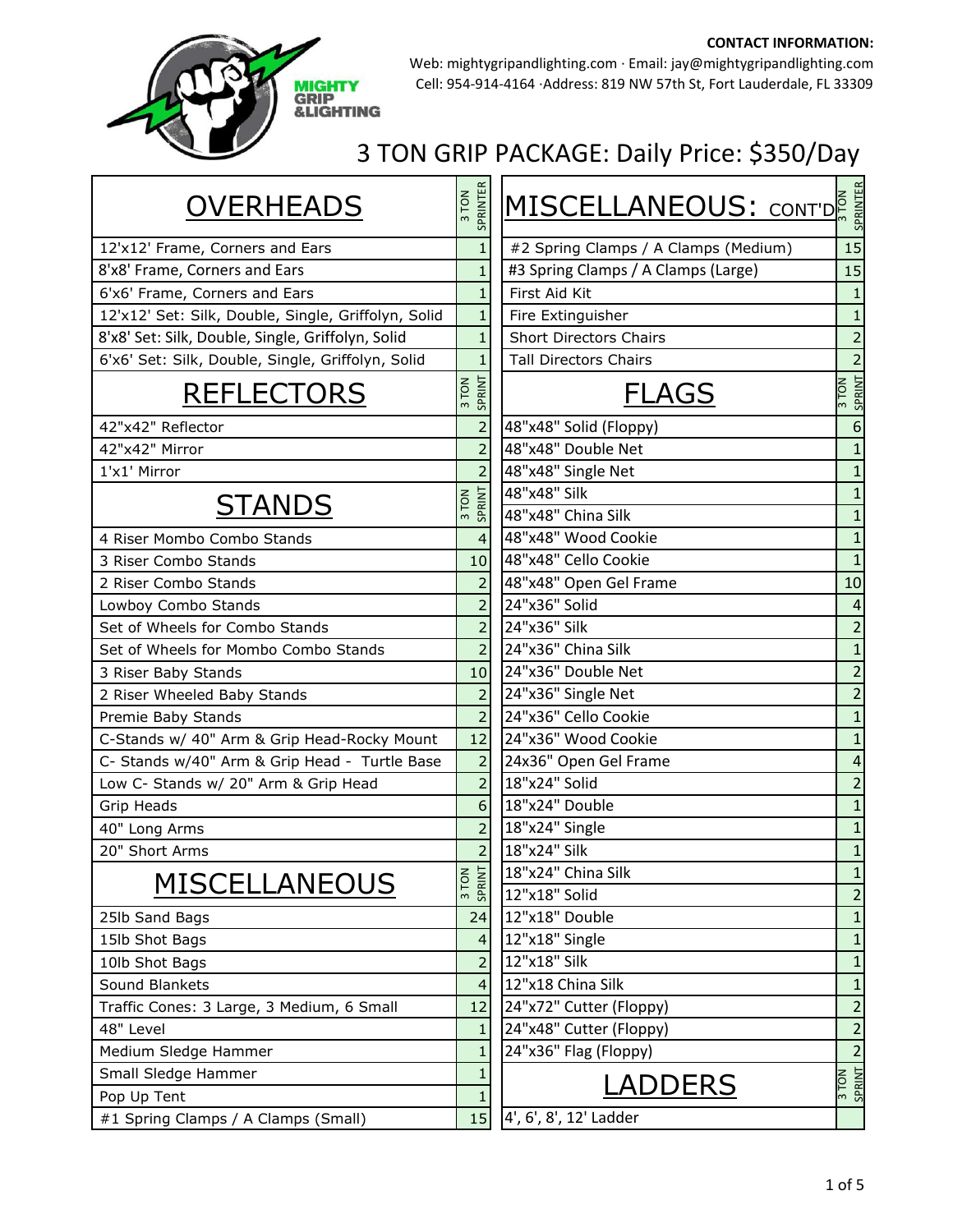

Web: mightygripandlighting.com ∙ Email: jay@mightygripandlighting.com Cell: 954‐914‐4164 ∙Address: 819 NW 57th St, Fort Lauderdale, FL 33309

| <b>CARTS</b>                                   | 3 TON           | SPRINT         | <b>HARDWARE: CONT'D</b>                 | 3 TON<br>SPRINT        |
|------------------------------------------------|-----------------|----------------|-----------------------------------------|------------------------|
| 4'x4' Flag Cart                                |                 |                | Vice Chain Grips w/ 5/8" Baby Pin       | $\overline{4}$         |
| Distro Cart                                    |                 |                | Pipe Clamps w/ Jr. Receiver             | $\overline{2}$         |
| Tungsten / Head Cart                           |                 |                | Speed C- Clamps - 1/25"                 | $\overline{2}$         |
| <b>C-Stand Cart</b>                            |                 |                | Pipe Boom Kit: Menace Arm - 1.25"       | $\overline{2}$         |
| <b>Grip Cart</b>                               |                 | $\mathbf{1}$   | Pipe Spreader Kit -1.25"                | 4                      |
| Cable / Sand Bag Cart                          |                 |                | Jr. to 5/8" Baby Stand Adapters         | 4                      |
| Hamper                                         |                 |                | Jr. Nail On Plates                      | $\overline{2}$         |
|                                                | 3 TON<br>SPRINT |                | 5/8" Baby Nail On Plates - 6"           | 4                      |
| <b>SPEEDRAIL</b>                               |                 |                | 5/8" Baby Nail On Plates - 3"           | 6                      |
| 6' 1.25" Speedrail Aluminum Pipe               |                 | 4              | Magic Finger                            | $\mathbf{1}$           |
| 4' 1.25" Speedrail Aluminum Pipe               |                 | 4              | Saftey Chain                            | 10                     |
| 12' 1.25" Speedrail Aluminum Pipe              |                 | 4              | Crate Each of 1"x4" & 1"x2" Cribbing    | $\mathbf{1}$           |
| 10' 1.25" Speedrail Aluminum Pipe              |                 | 4              | 6" Double Spud 5/8" Baby Pins           | $\overline{2}$         |
| 5' 1.25" Speedrail Aluminum Pipe               |                 | 4              | Mini C- Clamps 4- Bull Pricks           | $\overline{2}$         |
| 2' 1.25" Speedrail Aluminum Pipe               |                 |                | Runner & Caribeaner                     | $\mathbf{1}$           |
| 8' 1.25" Speedrail Aluminum Pipe               |                 |                | <b>WOOD</b>                             | 3 TON<br>SPRINT        |
| HARDWARE                                       | 3 TON<br>SPRINT |                |                                         |                        |
|                                                |                 |                | Apple Box Sets: Full, 1/2, 1/4, 1/8     | 6                      |
| Duck Bills (Bead Board Clamps)                 |                 | $\overline{2}$ | <b>Crate of Dolly Wedges</b>            | $\mathbf{1}$           |
| 6" End Jaw Cardellini Clamps w/ 5/8" Baby Pin  |                 | $\overline{2}$ | Crate of 1"x4" Cribbing                 | $\mathbf{1}$           |
| 12" End Jaw Cardellini Clamps w/ 5/8" Baby Pin |                 | 4              | Crate of 2"x4" Cribbing                 | $\mathbf{1}$           |
| Cardellini Clamps w/ 5/8" Baby Pin             |                 | 4              | 48" Flop Sticks                         | $\overline{4}$         |
| Maffer Clamps w/ 5/8" Baby Pin                 |                 | 4              | 12"x12" Leveling Pads                   | $\boldsymbol{\Lambda}$ |
| Mini Cardellini Clamps w/ 5/8" Baby Pin        |                 | 4              | 4.5" Grip Head (Lollipop)               | 10                     |
| Baby Big Bite Clamps w/ 5/8" Baby Pin          |                 | 4              | 12" Speed Rail Coupler                  | 8                      |
| Scissor Clamps w/ 5/8" Baby Pin                |                 | 10             | 90 Degree 5/8 Baby Pin                  | $\mathbf{1}$           |
| Aligator Clamps w/ 5/8" Baby Pin               |                 | $\overline{2}$ | Baby Pipe Hanger w/ 5/8" Baby Pin       | $6\phantom{1}6$        |
| 20' x 20' Corners and Ears Set                 |                 |                | Jr. Pipe Hanger w/ Jr. Receiver         | 6                      |
| Putty Knifes w/ 5/8" Baby Pin                  |                 | 2              | Math Ear                                | $\mathbf{1}$           |
| 18" Baby Offset Arm w/ 5/8" Baby Pin           |                 | $\mathbf{1}$   | Socket Adapter w/ 5/8" Baby Pin         | $\Delta$               |
| 18" - 36" Adjustable Jr. Offset Arm            |                 | $\overline{2}$ | 2.5" Grip Head                          | $\overline{4}$         |
| 36" Baby Tripple Header w/ 5/8" Baby Pins      |                 | 1              | Big Ben (Grid Clamp w/ Jr. Pin)         | $\overline{4}$         |
| 12" Jr. Offset Arm                             |                 | $\mathbf{1}$   | Baby Ben (Grid Clamp w/ 5/8" Baby Pin)  | 4                      |
| Pipe Ears - 1.25"                              |                 | 2              | Grid Ear (Grid Clamp w/ Ear)            | $\overline{2}$         |
| 6" Baby C- Clamp w/ 5/8" Baby Pin              |                 | $\overline{2}$ | 20" Short Arm w/ Grip Head              | $\overline{2}$         |
| 8" Baby C- Clamp w/ 5/8" Baby Pin              |                 | $\overline{2}$ | 40" Shor 3 - 40" Short Arm w/ Grip Head | $\overline{2}$         |
| 12" Baby C- Clamp w/ 5/8" Baby Pin             |                 | $\overline{a}$ | 2"x4" Spreader Kit                      | $\overline{2}$         |
| 6" C- Clamp w/ Junior Receivers                |                 | $\overline{2}$ | <b>EXPENDABLES: SPRAYS (BILLED)</b>     | 3 TON<br>SPRINT        |
| 10" C- Clamp w/ Junior Receivers               |                 | $\overline{2}$ | AS USED)                                |                        |
| 12" Furniture Clamp w/ 5/8" Baby Pin           |                 | $\overline{2}$ | Can of Pledge                           | $\mathbf{1}$           |
| 18" Furniture Clamp w/ 5/8" Baby Pin           |                 | 2              | Can of Dulling Spray                    | $\mathbf{1}$           |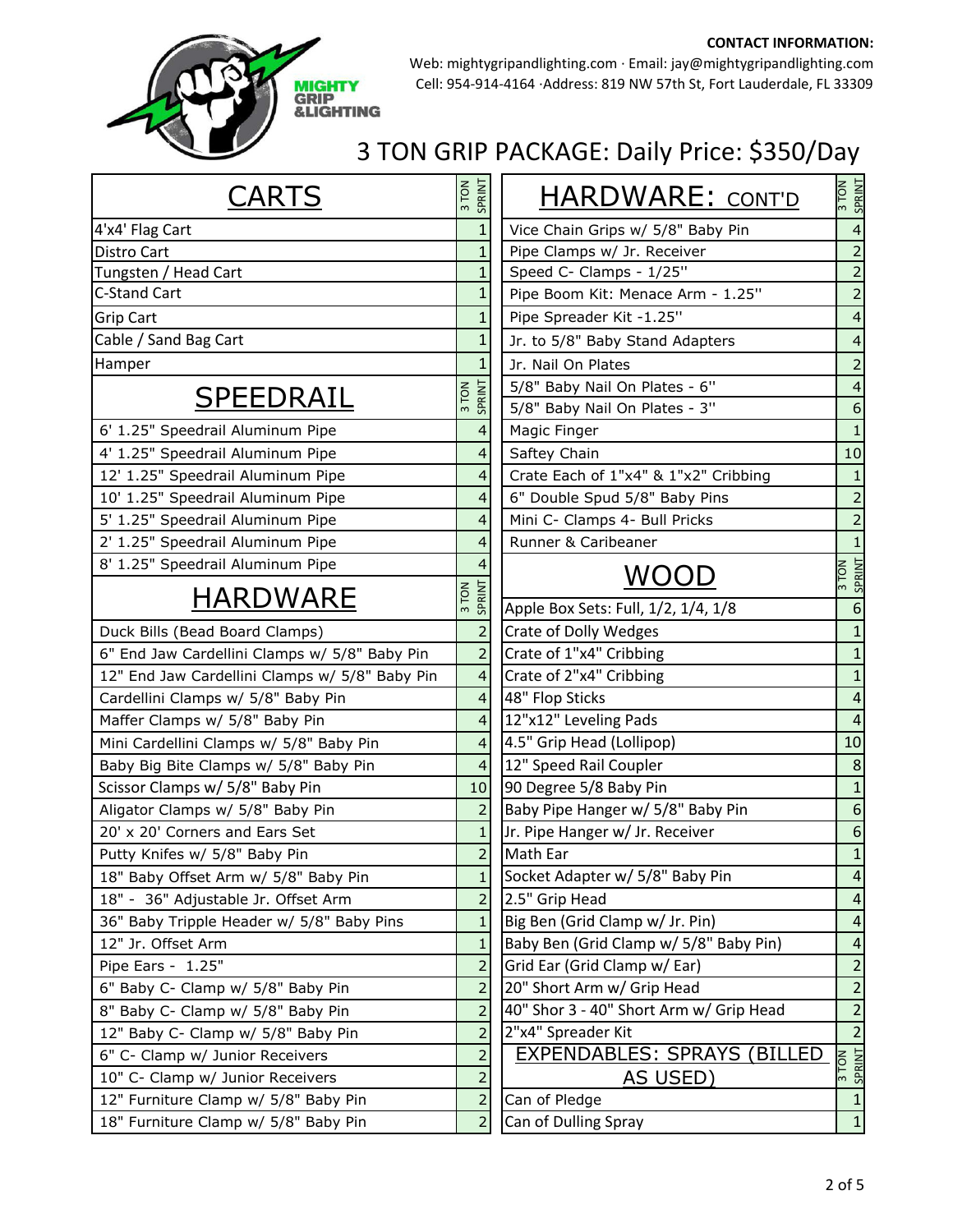

Web: mightygripandlighting.com ∙ Email: jay@mightygripandlighting.com Cell: 954‐914‐4164 ∙Address: 819 NW 57th St, Fort Lauderdale, FL 33309

| EXPENDABLES: SPRAYS (BILLED AS            |                 |                                                       | 3 TON<br>SPRINT         |
|-------------------------------------------|-----------------|-------------------------------------------------------|-------------------------|
| USED) CONT'D                              | 3 TON<br>SPRINT | <b>ELECTRIC: CONT'D</b>                               |                         |
| Can of White Spray Paint                  | $\mathbf{1}$    | Camlock Tee                                           | 15                      |
| Can of Black Spray Paint                  | 1               | Female Suicide                                        | 3                       |
| Can of Streaks and Tips - White           | $\mathbf{1}$    | Male Suicide                                          | 3                       |
| Can of Streaks and Tips - Black           | 1               | 100 Amp Snake Bite                                    |                         |
| Can of OFF Bug Spray                      | 1               | 100 Amp Reverse Snake Bite                            |                         |
| Can of Spray Adhesive                     | 1               | 60 Amp Snake Bite                                     |                         |
| Can of Sunscreen                          | $\mathbf{1}$    | 60 Amp Reverse Amp Snake                              | $\mathbf{1}$            |
| <b>EXPENDABLES: TAPE (BILLED AS USED)</b> | SPRINT          | 60 Amp to 60 Amp Twofers<br>100 Amp to 60 Amp Twofers | $\overline{2}$<br>4     |
| <b>Roll of Electrical Tape</b>            | 1               | 301 (60 Amp Male to (3) Female Edison)                | 6                       |
| Roll of Duct Tape                         | $\mathbf{1}$    | 5 Wire Camlock 2/0 Cable - 3 Phase (50')              | 4                       |
| <b>Roll of Caution Tape</b>               | 1               | 5 Wire Camlock 2/0 Cable - 3 Phase (25')              | $\overline{2}$          |
| Roll of Gaffers Tape - 2" (BLACK)         | 2               | 100 Amp Bates Extension Cable (50')                   | 6                       |
| Roll of Gaffers Tape - 2" (WHITE)         | 1               | 100 Amp Bates Extension Cable (25')                   | 2                       |
|                                           |                 | 60 Amp Bates Extension Cable (50')                    | 6                       |
| <b>EXPENDABLES: TAPE (BILLED AS USED)</b> | SPRINT<br>3 TON | 60 Amp Bates Extension Cable (25')                    | $\overline{2}$          |
| Roll of Gaffers Tape - 1" (BLACK)         | 1               | Sockets and Cords                                     | 6                       |
| Roll of Gaffers Tape - 1" (WHITE)         | 1               | Y Sockets                                             | 2                       |
| Roll of Gaffers Tape - 2" (GREY)          | 1               | Grounding Rod                                         |                         |
| Roll of Paper Tape - 2" (BACK)            | 2               | Ground Cable - 2/0 - 50' (Camlock)                    |                         |
| Roll of Snot Tape - 1/2" (CLEAR)          | 4               | 100A - Tie - In (Trico to Camlock)                    | 5                       |
| Roll of Packaging Tape - 2" (CLEAR)       | 1               | 100A - Bare Wire Tie - In (Trico to Camlock)          | 5                       |
| Roll of Scotch Tape - 3/4" (CLEAR)        | 1               | Hubble End 110v - Male                                | $\overline{\mathbf{4}}$ |
| Roll of Gaffers Tape - 1" (Orange)        | 1               | <b>EXPENDABLES (GELS): (BILLED AS</b>                 |                         |
| Roll of Gaffers Tape - 1" (Green)         |                 | USED)                                                 | 3 TON<br>SPRINT         |
| Roll of Gaffers Tape - 1" (Orange)        | $\mathbf{1}$    | (GELS LOADED UPON REQUEST)                            |                         |
|                                           |                 | Roll of LEE 250 Diffusion                             | 1                       |
| <b>ELECTRIC</b>                           | 3 TON           | Roll of LEE 251 Diffusion                             | 1                       |
| 50' Stingers                              | 14              | Roll of LEE 216 Diffusion                             | $\mathbf{1}$            |
| 25' Stingers                              | 10              | Roll of LEE OPAL FROST Diffusion                      | 1                       |
| Quad Boxes                                | $\overline{2}$  | Roll of LEE HAMPSHIRE FROST Diffusion                 | $\mathbf{1}$            |
| Ground Adapters                           | 6               | Roll of LEE 1/2 SOFT FROST Diffusion                  | $\mathbf{1}$            |
| Cube Taps                                 | 6               | Roll of LEE LIGHT GRID Diffusion                      | $\mathbf{1}$            |
| Power Strips                              | $\overline{2}$  | Roll of LEE FULL GRID Diffusion                       | $\mathbf{1}$            |
| 15 Amp GFI Protector                      | $\mathbf{1}$    | Roll of LEE 1/8 CTO Color Correction Gel              | $\mathbf{1}$            |
| 1000w Rotary Dimmers                      | 6               | Roll of LEE 1/4 CTO Color Correction Gel              | $\mathbf{1}$            |
| 1k Variak                                 | $\mathbf{1}$    | Roll of LEE 1/2 CTO Color Correction Gel              | $\mathbf{1}$            |
| 2K Variak                                 | $\mathbf{1}$    | Roll of LEE FULL CTO Color Correction Gel             | $\mathbf{1}$            |
| 600 Amp Distro Box                        | $\mathbf{1}$    | Roll of LEE 1/8 CTB Color Correction Gel              | $\mathbf{1}$            |
| 100 Amp Lunch Box                         | 4               | Roll of LEE 1/4 CTB Color Correction Gel              | $\mathbf 1$             |
| 60 Amp Gang Box                           | $\overline{2}$  | Roll of LEE 1/2 CTB Color Correction Gel              | $\mathbf 1$             |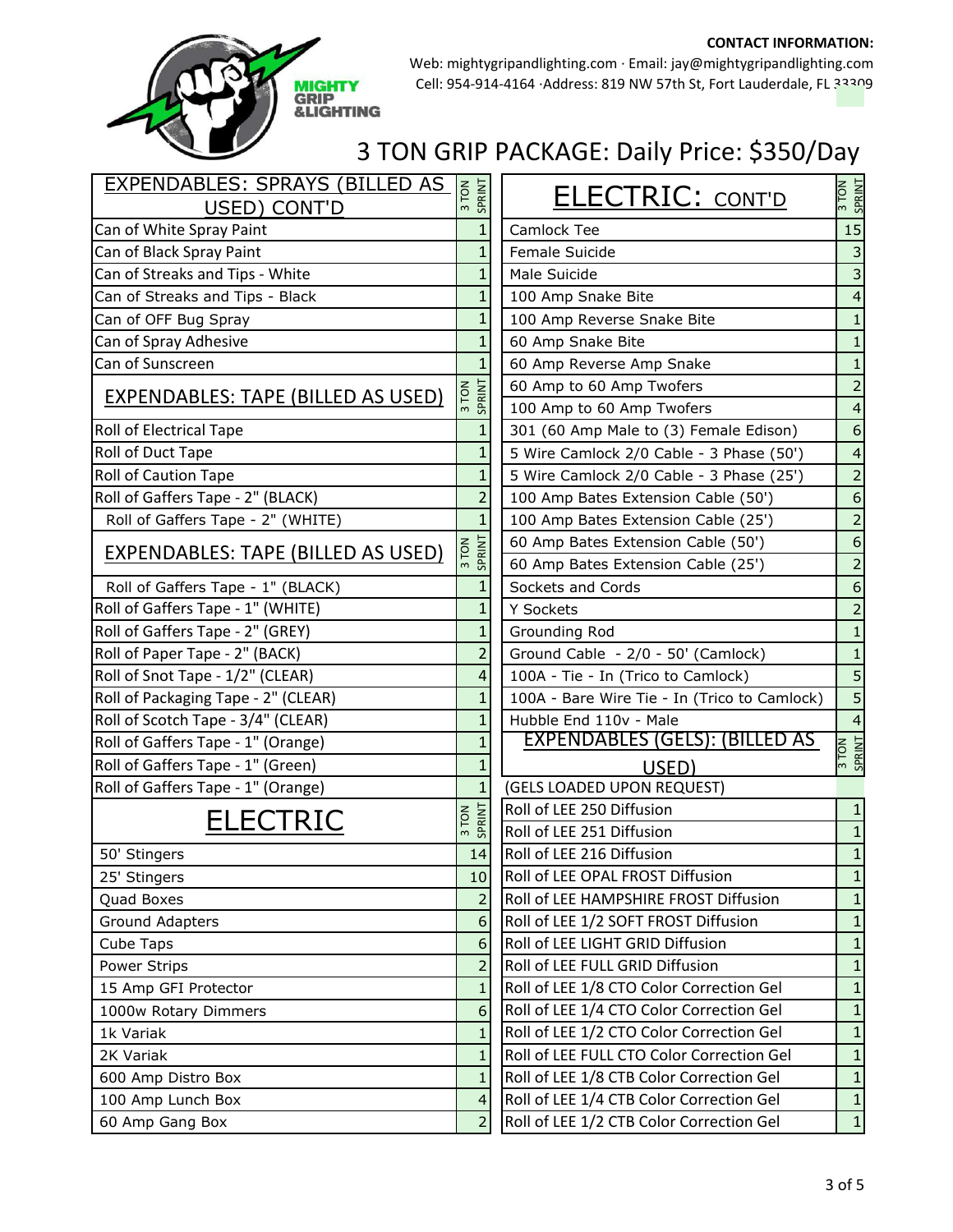

Web: mightygripandlighting.com ∙ Email: jay@mightygripandlighting.com Cell: 954‐914‐4164 ∙Address: 819 NW 57th St, Fort Lauderdale, FL 33309

|                                                   |                  |                          | <b>EXPENDABLES: ELECTRICAL (BILLED AS</b> |                           |
|---------------------------------------------------|------------------|--------------------------|-------------------------------------------|---------------------------|
| EXPENDABLES (GELS): (BILLED AS USED): E           |                  |                          | USED) CONT'D                              | 3 TON<br>SPRINTE          |
| Roll of LEE FULL CTB Color Correction Gel         |                  | $\mathbf{1}$             | 500w Photoflood Practical Bulb - 3200k    | 4                         |
| Roll of LEE 1/8 + GREEN Color Correction Gel      |                  | $\mathbf{1}$             | 250w Photoflood Practical Bulb - 3200k    | 4                         |
| Roll of LEE 1/4 + GREEN Color Correction Gel Bite |                  | $\mathbf{1}$             | 150w Photoflood Practical Bulb - 3200k    | $\overline{4}$            |
| Roll of LEE 1/2 + GREEN Color Correction Gel      |                  | $\mathbf{1}$             | 75w Photoflood Practical Bulb - 3200k     | 4                         |
| Roll of LEE FULL + GREEN Color Correction Gel     |                  | $\mathbf{1}$             | 500w Photoflood Practical Bulb - 5600k    | 4                         |
| Roll of LEE 1/8 - GREEN Color Correction Gel      |                  | $\mathbf{1}$             | 250w Photoflood Practical Bulb - 5600k    | 4                         |
| Roll of LEE 1/4 - GREEN Color Correction Gel      |                  | $\mathbf{1}$             | 150w Photoflood Practical Bulb - 5600k    | 4                         |
| Roll of LEE 1/2 - GREEN Color Correction Gel      |                  | $\mathbf{1}$             | 75w Photoflood Practical Bulb - 5600k     | $\overline{4}$            |
| Roll of LEE FULL - GREEN Color Correction Gel     |                  | $\mathbf{1}$             | <b>EXPENDABLES: MISC (BILLED AS</b>       | 3 TON<br>SPRINT           |
| Roll of LEE 1/8 CTS Color Correction Gel          |                  | 1                        | USED)                                     |                           |
| Roll of LEE 1/4 CTS Color Correction Gel          |                  | $\overline{1}$           | Box of Staples                            |                           |
| Roll of LEE 1/2 CTS Color Correction Gel          |                  | $\mathbf{1}$             | Box of Misc Fuses                         |                           |
| Roll of LEE FULL CTS Color Correction Gel         |                  | 1                        | Pack of Large Zip Ties                    |                           |
| Roll of Lee HEAT SHEILD                           |                  | $\mathbf{1}$             | Pack of Medium Zip Ties                   |                           |
| EXPENDABLES (BILLED AS                            |                  |                          | Pack of Small Zip Ties                    |                           |
| USED)                                             | SPRINTE<br>3 TON |                          | Pack of Super Glue Adhesive               | 1                         |
| 48"x96" Bead Board (White / Silver)               |                  | $\overline{2}$           | Pack of JB Weld Epoxy                     | $\mathbf{1}$              |
| 48"x48" Bead Board (White / Silver)               |                  | 2                        | Roll of Fishing Line                      |                           |
| 48"x48" Foam Core (White / Black)                 |                  | $\overline{2}$           | Roll of Bailing Wire                      |                           |
| 48"x96" Foam Core (White / Black)                 |                  | $\overline{2}$           | Pack of Sharpies (Black)                  |                           |
| 36"x42" Show Card (White / Black)                 |                  | $\overline{4}$           | Roll of Trickline - (Black)               |                           |
| EXPENDABLES: LUMBER (BILLED AS                    | 3 TON<br>SPRINT  |                          | Roll of Trickline - (White)               |                           |
| USED)                                             |                  |                          | Hank of #4 Sash Cord (Black)              |                           |
| 48"x96" Dance Floor (Masonite)                    |                  | 4                        | Hank of #4 Sash Cord (White)              | $\mathbf{1}$              |
| 48"x48" Dance Floor (Masonite)                    |                  | $\overline{2}$           | Hank of #10 Sash Cord (Black)             | $\overline{2}$            |
| 48"x96" 3/4" Plywood                              |                  | $\overline{2}$           | Hank of #10 Sash Cord (White)             | $\overline{2}$            |
| 48"x48" 3/4" Plywood                              |                  | $\overline{2}$           | Hank of Trickline Cord (Black)            | 3                         |
| 2"x10"x8' Lumber                                  |                  | $\overline{2}$           | Hank of Trickline Cord (White)            | 3                         |
| 2"x6"x8' Lumber                                   |                  | $\overline{\mathcal{L}}$ | Hanks of Tie Line Rope                    | $\overline{4}$            |
| 2"x4"x8' Lumber                                   |                  | 4                        | 10'x12' Plastic Tarps                     | $\overline{4}$            |
| 2"x6"x8' Lumber                                   |                  | 5                        | Bag of Binder Clips- Medium               | 1                         |
| <b>EXPENDABLES: ELECTRICAL (BILLED AS USED)</b>   | SPRINT<br>3 TON  |                          | Pack of C-47s (Clothespins)               | 2                         |
|                                                   |                  |                          | Roll of 12" Black Wrap                    | 1                         |
| Roll of Zip Cord (White)                          |                  | $\mathbf{1}$             | Roll of 24" Black Wrap                    | 1                         |
| Roll of Zip Cord (Black)                          |                  | $\mathbf{1}$             | Roll Black Plastic Visqueen 1 10'X100'    | $\mathbf{1}$              |
| Add-A-Taps (Male and Female)                      | 12               |                          | Roll of Rubber Matting                    | 1                         |
| <b>Rubber Cable Mats</b>                          |                  | 4                        | 50Yrd Bolt of Commando Duveteen           | 1                         |
| Hubble End 110v - Female                          |                  | 4                        | Spool of 60lb Test Fishing Line - Clear   | $\mathbf{1}$              |
| 60 Amp Bates End - Male                           |                  |                          | 12" Chinese Lanterns                      | 3                         |
| 60 Amp Bates End - Female                         |                  | 1                        | 18" Chinese Lanterns                      | $\mathsf 3$               |
| Add-A-Socket                                      | 12               |                          | 24" Chinese Lanterns                      | $\ensuremath{\mathsf{3}}$ |